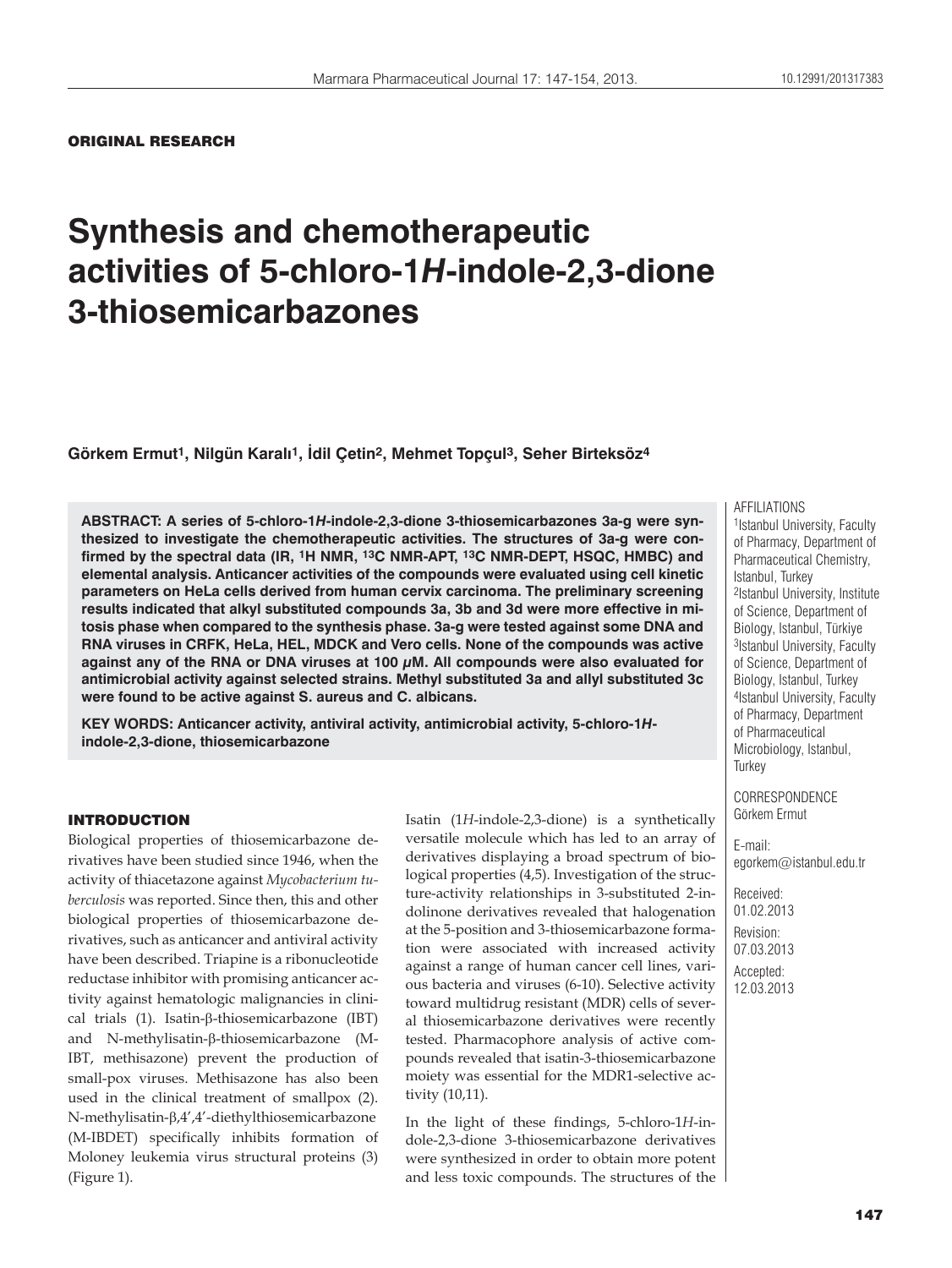

FIGURE 1. Representative bioactive thiosemicarbazone derivatives

synthesized compounds were determined by analytical and spectral (IR, 1H NMR, 13C NMR-APT, 13C NMR-DEPT, HSQC-2D, HMBC-2D) methods. The compounds were tested to investigate their the chemotherapeutic activities.

#### MATERIALS AND METHODS *Chemistry*

Chemicals and reagents used in the current study were of analytical grade. Melting points were estimated with a Buchi 540 melting point apparatus in open capillaries and are uncorrected. Elemental analyses were performed on a Thermo Finnigan Flash EA 1112 elemental analyzer. IR spectra were recorded on KBr discs, using a Perkin-Elmer Model 1600 FT-IR spectrometer. 1H NMR, 13C NMR-APT, 13C NMR-DEPT, HSQC-2D and HMBC-2D spectra were obtained on VarianUNITY INOVA (500 MHz) or Varian Mercury (300 MHz) spectrophotometers using DMSO- $d_6$ .

#### *The synthesis of 4-substituted thiosemicarbazides* **(1a-g)**

To a solution of hydrazine hydrate (5 mmol) in ethanol (10 mL), a suspension of an appropriate isothiocyanate (5 mmol) in ethanol (10 mL) was added dropwise with vigorous stirring and cooling in an ice bath. The mixture was allowed to stand overnight. The crystals formed were recrystallized from ethanol.

# *The synthesis of 5-chloro-1H-indole-2,3-dione 3-thiosemicarbazones* **(3a-g)**

A solution of 4-substituted thiosemicarbazides **1a-g** (3.5 mmol) in ethanol (10 mL) was added to a solution of 5-chloro-1*H*-indole-2,3-dione **2** (3.5 mmol) in ethanol (20 mL). After addition of a drop of concentrated sulfuric acid, the mixture was refluxed on a water bath for 5 h. The product formed after cooling was filtered and washed with ethanol or recrystallized from ethanol.

#### *5-Chloro-1H-indole-2,3-dione 3-(4-methylthiosemicarbazone)* **(3a)** (12)

Yield: 95%, mp: 254oC, IR (KBr) cm-1: υ 3264 (NH), 1697 (C=O), 1142 (C=S); <sup>1</sup>H NMR (DMSO- $d<sub>6</sub>$ , 500 MHz) ppm: δ 3.07 (d, *J*= 4.40 Hz, 3H, CH3), 6.91 (d, *J*= 8.30 Hz, 1H, indole C<sub>7</sub>-H), 7.35 (dd, *J*= 8.29, 1.95 Hz, 1H, indole C<sub>6</sub>-H), 7.67 (d, *J*= 1.95 Hz, 1H, indole C<sub>4</sub>-H), 9.33 (q, J= 4.88 Hz, 1H, N<sub>4</sub>-H), 11.26 (s, 1H, indole NH), 12.39 (s, 1H, N<sub>2</sub>-H); HSQC-2D (DM-SO-*d<sub>6</sub>*, 125 MHz) ppm: δ 31.98 (CH<sub>3</sub>), 113.23 (indole C<sub>7</sub>), 120.98 (indole C<sub>4</sub>), 122.62 (indole C<sub>3a</sub>), 127.19 (indole C<sub>5</sub>), 130.98 (indole C<sub>6</sub>), 130.99 (indole C<sub>7a</sub>), 141.55 (indole C<sub>3</sub>), 163.07 (indole C=O), 178.37 (C=S). Anal. Cald for  $C_{10}H_9CIN_4OS$  (268.72): C, 44.70; H, 3.38; N, 20.85%. Found: C, 44.70; H, 3.85; N, 20.95%.

#### *5-Chloro-1H-indole-2,3-dione 3-(4-ethylthiosemicarbazone)* **(3b)**

Yield: 94%, mp: 267oC, IR (KBr) cm-1: υ 3365, 3255 (NH), 1689 (C=O), 1153 (C=S). <sup>1</sup>H NMR (DMSO- $d_{6}$ , 300 MHz) ppm: δ 1.18 (t, *J*= 7.19 Hz, 3H, ethyl C2-H), 3.62 (*quin.*, *J*= 6.82 Hz, 2H, ethyl C<sub>1</sub>-H), 6.92 (d, J= 8.69 Hz, 1H, indole C<sub>7</sub>-H), 7.36 (dd, *J*= 8.25, 2.25 Hz, 1H, indole C<sub>6</sub>-H), 7.71 (d, *J*= 2.09 Hz, 1H, indole C4-H), 9.38 (t, *J*= 5.85 Hz, 1H, N4-H), 11.29 (s, 1H, indole NH), 12.36 (s, 1H, N<sub>2</sub>-H). Anal. Cald for  $C_{11}H_{11}CIN_4OS$  (282.75): C, 46.73; H, 3.92; N, 19.82%. Found: C, 46.41; H, 3.79; N, 19.62%.

#### *5-Chloro-1H-indole-2,3-dione 3-(4-allylthiosemicarbazone)* **(3c)**

Yield: 96%, mp: 215oC, IR (KBr) cm-1: υ 3356, 3253 (NH), 1693 (C=O), 1170 (C=S); 1H NMR (DMSO-*d6*, 500 MHz) ppm: δ 4.25 (t, J = 4.87 Hz, 2H, allyl C<sub>1</sub>-H), 5.14 (dd, J = 10.38, 1.52 Hz, 1H, allyl C<sub>3</sub>-H <sub>cis</sub>), 5.20 (dd, J= 17.22, 1.52 Hz, 1H, allyl C<sub>3</sub>-Htrans), 5.87-5.95 (m, 1H, allyl C2-H), 6.93 (d, *J*= 8.23 Hz, 1H, indole C<sub>7</sub>-H), 7.36 (dd, J= 8.39, 2.29 Hz, indole C<sub>6</sub>-H), 7.74 (d,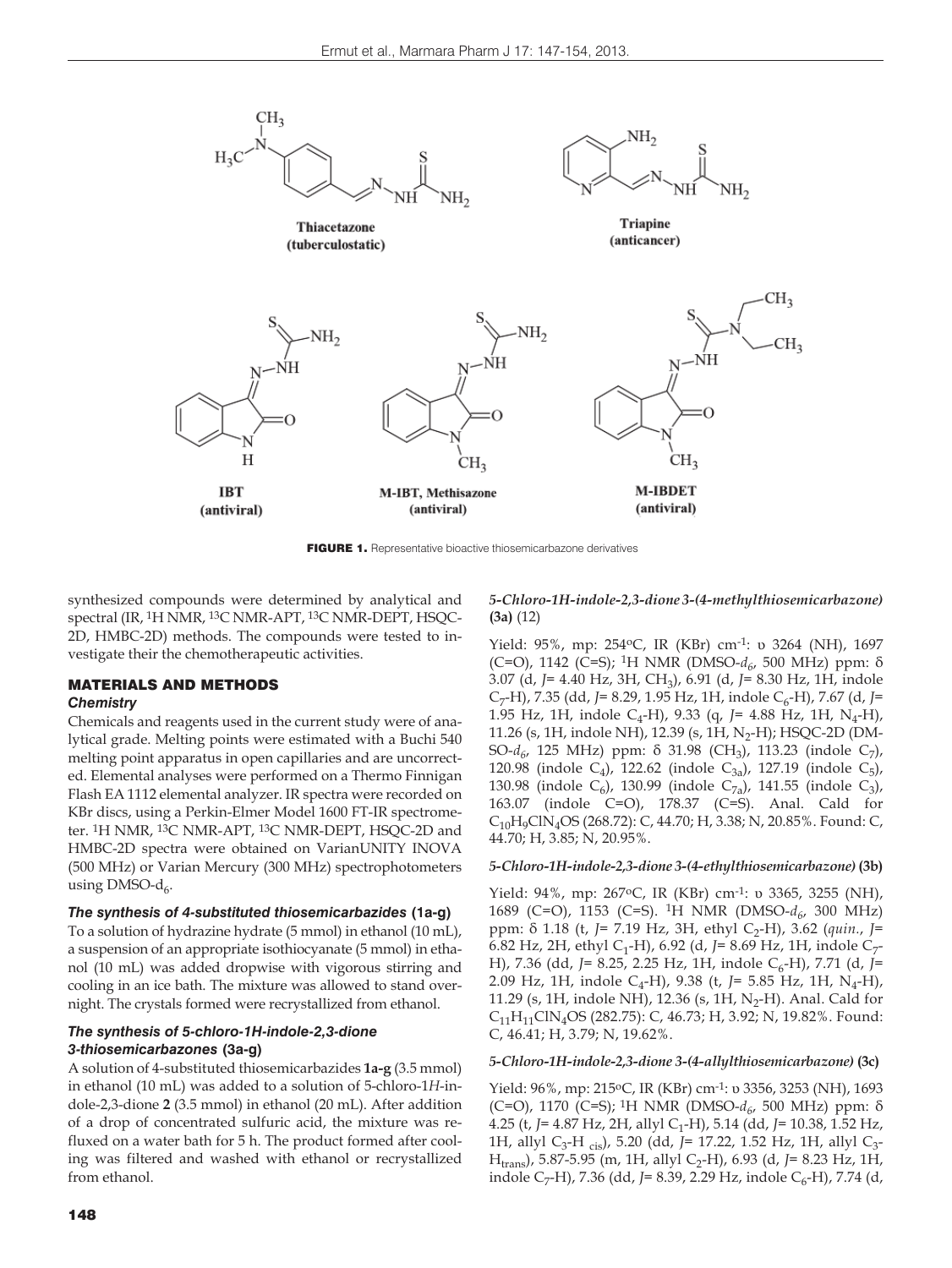*J*= 2.44 Hz, 1H, indole C<sub>4</sub>-H), 9.53 (t, *J*= 5.79 Hz, 1H, N<sub>4</sub>-H), 11.27 (s, 1H, indole NH), 12.42 (s, 1H,  $N_2$ -H). Anal. Cald for  $C_{12}H_{11}CIN_4OS.1/2H_2O$  (303.77): C, 47.44; H, 3.97; N, 18.44%. Found: C, 47.58; H, 3.96; N, 18.33%.

#### *5-Chloro-1H-indole-2,3-dione 3-(4-butylthiosemicarbazone)* **(3d)**

Yield: 97%, mp: 224oC, IR (KBr) cm-1: υ 3251 (NH), 1693 (C=O), 1169 (C=S). 1H-NMR (DMSO-*d6*, 300 MHz) ppm: δ 0.91 (t, *J*= 7.64 Hz, 3H, butyl C<sub>4</sub>-H), 1.30-1.38 (m, 2H, butyl C<sub>3</sub>-H), 1.60 (*quin.*, *J*= 7.49 Hz, 2H, butyl C<sub>2</sub>-H), 3.59 (q, *J*= 7.49 Hz, 2H, butyl C<sub>1</sub>-H), 6.93 (d, J= 8.39 Hz, 1H, indole C<sub>7</sub>-H), 7.37 (dd, *J*= 8.25, 2.25 Hz, 1H, indole C<sub>6</sub>-H), 7.73 (d, *J*= 2.1 Hz, 1H, indole C<sub>4</sub>-H), 9.37 (t, J= 5.99 Hz, 1H, N<sub>4</sub>-H), 11.29 (s, 1H, indole NH), 12.36 (s, 1H, N<sub>2</sub>-H). Anal. Cald for  $C_{13}H_{15}CN_4OS$ (310.80): C, 50.24; H, 4.86; N, 18.03%. Found: C, 50.47; H, 4.98; N, 17.97%.

#### *5-Chloro-1H-indole-2,3-dione 3-(4-benzylthiosemicarbazone)* **(3e)**

Yield: 93%, mp: 245 °C, IR (KBr) cm<sup>-1</sup>: υ 3373, 3159 (NH), 1691 (C=O), 1161 (C=S). 1H-NMR (DMSO-*d6*, 500 MHz) ppm: δ 4.87 (d, *J*= 6.1 Hz, 2H, benzyl CH2), 6.92 (d, *J*= 8.24 Hz, 1H, indole C<sub>7</sub>-H), 7.25-7.37 (m, 6H, indole C<sub>6</sub>-H, C<sub>6</sub>H<sub>5</sub>), 7.71 (d, *J*= 2.13 Hz, 1H, indole C<sub>4</sub>-H), 9.90 (t, *J*= 6.25 Hz, 1H, N<sub>4</sub>-H), 11.29 (s, 1H, indole NH), 12.48 (s, 1H, N<sub>2</sub>-H). <sup>13</sup>C NMR (APT, DMSO- $d_6$ , 75 MHz) ppm: δ 47.9 (benzyl CH<sub>2</sub>), 113.01 (indole C<sub>7</sub>), 120.95 (indole C<sub>4</sub>), 122.34 (indole C<sub>3a</sub>), 126.95 (indole C<sub>5</sub>), 127.53 (phenyl C<sub>3,5</sub>), 127.74 (phenyl C<sub>2,6</sub>), 128.78 (phenyl C<sub>4</sub>), 130.87 (indole  $C_6$ ), 131.29 (indole  $C_{7a}$ ), 138.71 (phenyl  $C_1$ ), 141.43 (indole  $C_3$ ), 162.4 (indole C=O), 178.15 (C=S). Anal. Cald for  $C_{16}H_{13}CN_4OS$ . H2O (362.84): C, 52.96; H, 4.16; N, 15.44%. Found: C, 53.13; 4.28; 15.58%.

#### *5-Chloro-1H-indole-2,3-dione 3-[4-(4-fluorophenyl)thiosemicarbazone]* **(3f)** (13)

Yield: 97%, mp: 236°C, IR (KBr) cm<sup>-1</sup>: υ 3326, 3215 (NH), 1690 (C=O), 1171 (C=S). 1H-NMR (DMSO-*d6*, 300 MHz) ppm: δ 6.92 (d, *J*= 8.40 Hz, 1H, indole C<sub>7</sub>-H), 7.26 (t, *J*= 8.89 Hz, 2H, phenyl C<sub>3,5</sub>-H), 7.35 (d, *J*= 2.10 Hz, 1H, indole C<sub>6</sub>-H), 7.59 (dd, *J*= 8.99, 5.09 Hz, 2H, phenyl C<sub>2.6</sub>-H), 7.82 (d, J= 1.80 Hz, indole C<sub>4</sub>-H), 10.87 (s, 1H, N<sub>4</sub>-H), 11.34 (s, 1H, indole NH), 12.60 (s, 1H, N<sub>2</sub>-H). <sup>13</sup>C NMR DEPT, HMBC-2D (DMSO- $d_6$ , 75 MHz) ppm: δ 113.01 (indole C<sub>7</sub>), 115.65 (d, J= 22.47 Hz, phenyl C<sub>3,5</sub>), 121.41 (indole C<sub>4</sub>), 122.22 (indole C<sub>3a</sub>), 127.03 (indole C<sub>5</sub>), 128.43 (d, J= 8.67 Hz, phenyl C<sub>2.6</sub>), 131.07 (indole C<sub>6</sub>), 131.58 (indole C<sub>7a</sub>), 135.08 (phenyl C1), 141.59 (indole C3), 158.91 (d, *J*= 242.99 Hz, phenyl  $C_4$ ), 162.89 (indole C=O), 177.09 (C=S). Anal. Cald for  $C_{15}H_{10}CIFN<sub>4</sub>OS (348.78): C, 51.65; H, 2.89; N, 16.06%. Found:$ C, 51.79; H, 2.99; N, 16.06%.

#### *5-Chloro-1H-indole-2,3-dione 3-[4-(4-nitrophenyl)thiosemicarbazone]* **(3g)**

Yield: 91%, mp: 258<sup>o</sup>C, IR (KBr) cm<sup>-1</sup>: υ 3286, 3212 (NH), 1699 (C=O), 1179 (C=S). 1H-NMR (DMSO-*d6*, 300 MHz) ppm: δ 6.94 (d, *J*= 8.10 Hz, 1H, indole C<sub>7</sub>-H), 7.40 (dd, *J*= 8.40, 2.10 Hz, 1H, indole C<sub>6</sub>-H), 7.85 (d, J= 2.09 Hz, 1H, indole C<sub>4</sub>-H), 8.06 (d, *J*=9.29 Hz, 2H, phenyl C2,6-H), 8.29 (d, *J*= 9.79 Hz, 2H, phenyl  $C_{3,5}$ - H), 11.10 (s, 1H, N<sub>4</sub>-H), 11.38 (s, 1H, indole NH), 12.79 (s, 1H, N2-H). 13C NMR (APT, DMSO-*d6*, 75 MHz) ppm: δ 113.15 (indole C<sub>7</sub>), 116.98 (indole C<sub>4</sub>), 121.61 (indole C<sub>3a</sub>), 122.0 (phenyl C<sub>2,6</sub>), 124.48 (phenyl C<sub>3,5</sub>), 127.07 (indole C<sub>5</sub>), 131,45 (indole  $(C_6)$ , 132.49 (indole  $C_{7a}$ ), 141.85 (indole  $C_3$ ), 144.78 (phenyl  $C_1$ ),

146.99 (phenyl C4), 162.95 (indole C=O), 176.38 (C=S). Anal. Cald for  $C_{15}H_{10}CIN_5O_3S$  (375.78): C, 47.94; H, 2.68; N, 18.64%. Found: C, 47.43; H, 2.81; N, 18.35%.

#### **CYTOTOXICITY** *Cell Culture*

The HeLa cell line used in this experiment was obtained from European Cell Culture Collection (CCL). Cells were cultured in Medium-199 (M-199, Sigma, USA) containing 10% fetal bovine serum (FBS, Gibco Lab), 100 μg/mL streptomicin (Streptomicin sulphate, I. E. Ulugay), 100 IU/ml penicilin (Pronapen, Pfizer), Amphotericine B (Sigma, USA) and 2 mM glutamine at 37°C in humidified atmosphere of 5%  $CO<sub>2</sub>$  in air. The pH of the medium was adjusted to 7.4 with NaHCO<sub>3</sub>.

#### *Drug application*

Drugs used in this study were dissolved immediately in DMSO before the preparation of the required concentrations. We used optimum doses of all drugs. Optimum doses were obtained by dilution of the stock solution. These doses were 1 mg/mL for **3a**, **3e** and **3g**; 10 mg/mL for **3b** and **3d**. The drugs were tested by using these doses and HeLa cells were treated with these doses in the time periods of 24, 48 and 72 h.

#### *Mitotic index analysis*

Mitotic index was studied by the methods of Feulgen. Before the cells were treated with Feulgen, they were treated with 1 N HCl at room temperature for 1 min and then hydrolized with 1 N HCl for 10.5 min at 60°C. After slides were treated with Feulgen, they were rinsed for a few minutes in distilled water and stained with 10% Giemsa stain solution (pH 6.8) for 3 min and washed twice in phosphate buffer. After staining, the slides were rinsed in distilled water. And then the slides were air dried. At last mitotic index was calculated by counting metaphases, anaphases and telophases for each tested drug concentration and control. At least three thousand cells were examined from each slide for mitotic index (14).

#### *3H-thymidine labelling index*

At the end of drug administration, to investigate the parameter of labelling index, cells were treated with the medium containing 1 μCi/mL 3H-thymidine for 20 min.

#### *Autoradiography*

After labelling, the cells were fixed with Carnoys fixative [ethanol: glacial acetic acid (3: 1)] and remaining radioactive materials were washed twice with 2% perchloric acid at 4**o**C for 30 mins. After preparing slides, they were coated with K.2 gel emulsion (Ilford, England) prepared with distilled water at 40**o**C to determine the thymidine labelling index. After 3 days of exposure at 4**o**C, autoradiograms were washed with D- 19 b developer (Kodak) and fixed with Fixaj B (Kodak). The slides were evaluated after being stained with Giemsa for 3 minutes. On each slide, with 100x12.5 magnification in 100 areas, the labelled cells were counted. The same person evaluated all the slides by counting at least 3000 cells from each slides. These data are typical results from a minimum of three independent experiments (15).

#### RESULTS AND DISCUSSION *Chemistry*

In this study, hydrazine hydrate was reacted with an appropriate isothiocyanate in ethanol to give the corresponding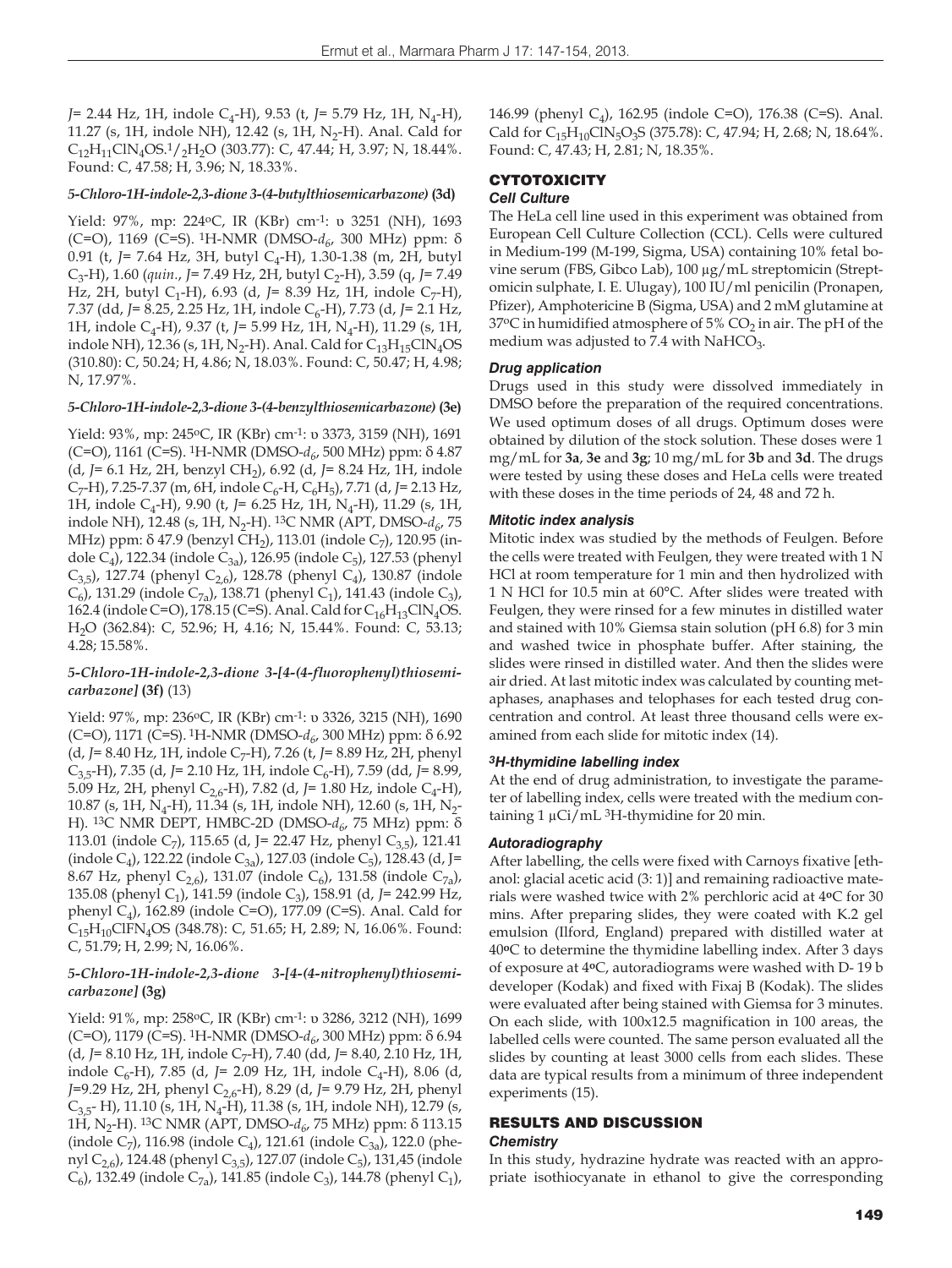

 $R=CH_3, C_2H_5, CH_2-CH=CH_2, n-C_4H_9, CH_2C_6H_5, 4-FC_6H_4, 4-NO_2C_6H_4$ 

SCHEME. Synthesis of compounds **3a-g**. Reagents and conditions: i) EtOH, stirred, cooled ii) EtOH, H2SO4, reflux, 6 h.

4-substituted thiosemicarbazides **1a-g** (16-18). A series of 5-chloro-1*H*-indole-2,3-dione 3-thiosemicarbazones **3a-g** were synthesized by reacting 5-chloro-1*H*-indole-2,3-dione **2** with **1a-g** in ethanol containing a catalytic amount of sulphuric acid (7-9). The structures of **3a-g** were confirmed by analytical and spectral (IR, 1H NMR, 13C NMR-APT, 13C NMR-DEPT, HSQC-2D, HMBC-2D) data (Scheme).

IR spectra of **3a-g** showed absorption bands in the 3373-3159 cm-1 region resulting from the NH stretchings of the lactam and thioamide functions. The lactam C=O and thioamide C=S stretchings were observed in the 1699-1689 and 1179-1142 cm-1 regions, respectively. The IR spectra provided evidence for the confirmation of the thiosemicarbazone structure. Amidic and ketonic C=O stretching bands of 5-chloro-1*H*-indole-2,3-dione **2** absorbing as two separate bands absorbed as a single amidic C=O stretching band and a ketonic C=O stretching band disappeared in the IR spectra of **3a-g** (19,20). 1H NMR spectra of **3a-g** displayed the NH protons of the thiosemicarbazone moiety (δ 9.33-11.10 and 12.36-12.79 ppm) and the indole NH proton (δ 11.26-11.38 ppm) as three separate signals. HSQC spectra of **3a**, 13C NMR-APT spectra of **3e** and **3g,** 13C NMR-DEPT and HMBC spectra of **3f** supported the IR and 1H-NMR findings, and displayed signals at δ 141.43-141.85, 162.4-163.07 and 176.38-178.37 ppm which were attributed to the quarternary indole  $C_3$ , indole  $C_2$  and C=S atoms (7-9).

#### *Chemotherapeutic activity*

The anticancer activities of **3b**, **3d**, **3e** and **3g**, along with previously reported **3a** on HeLa cells derived from human cervix carcinoma were evaluated using cell kinetic parameters including mitotic index and labelling index. Mitotic index is the ratio of the number of cells undergoing mitosis (cell division) to the number of cells not undergoing mitosis in a population of cells. 3H thymidine labelling index ex-

150

plains the ratio of cells with DNA synthesis to all the cells in growing cell population. Four different doses  $(D_1=1 \text{ mg})$ mL,  $D_2$ = 5 mg/mL,  $D_3$ = 10 mg/mL and  $D_4$ = 50 mg/mL) were prepared for the compounds and the optimum dose was determined using mitotic index parameter for all of them. Optimum doses were determined as  $D_1$  for  $3a$ ,  $3e$  and **3g**, and D<sub>3</sub> for **3b** and **3d**. Then, they were applied to HeLa cells for 0-72 h. For both parameters all the differences between control and experimental groups were statistically significant (p<0.01). Sunitinib was used as the standard in the tests of the mitotic index (Table 1 and Figure 2) (21). The oxindole derived sunitinib was approved by the FDA in January 2006 for the treatment of gastroinestinal stromal cancers and renal cell carcinoma (22).



| <b>TABLE 1.</b> Mitotic index (%) values of HeLa cells treated with $10\mu$ M of <b>Sunitinib</b> |                 |                  |              |
|---------------------------------------------------------------------------------------------------|-----------------|------------------|--------------|
| <b>Experiment Groups</b>                                                                          | Control         | <b>Sunitinib</b> | % Inhibition |
| 12 <sub>h</sub>                                                                                   | $7.62 \pm 0.24$ | $5.00 \pm 0.12$  | 34.38        |
| 24 h                                                                                              | $7.21 \pm 0.51$ | $3.44 \pm 0.37$  | 52.28        |
| 48 h                                                                                              | $5.28 \pm 0.22$ | $2.42 \pm 0.13$  | 54.16        |
| 72 h                                                                                              | $5.14 \pm 0.21$ | $1.10 \pm 0.14$  | 78.59        |
| SD: Standard doviation                                                                            |                 |                  |              |

SD: Standard deviation Significantly diffrent p<0.01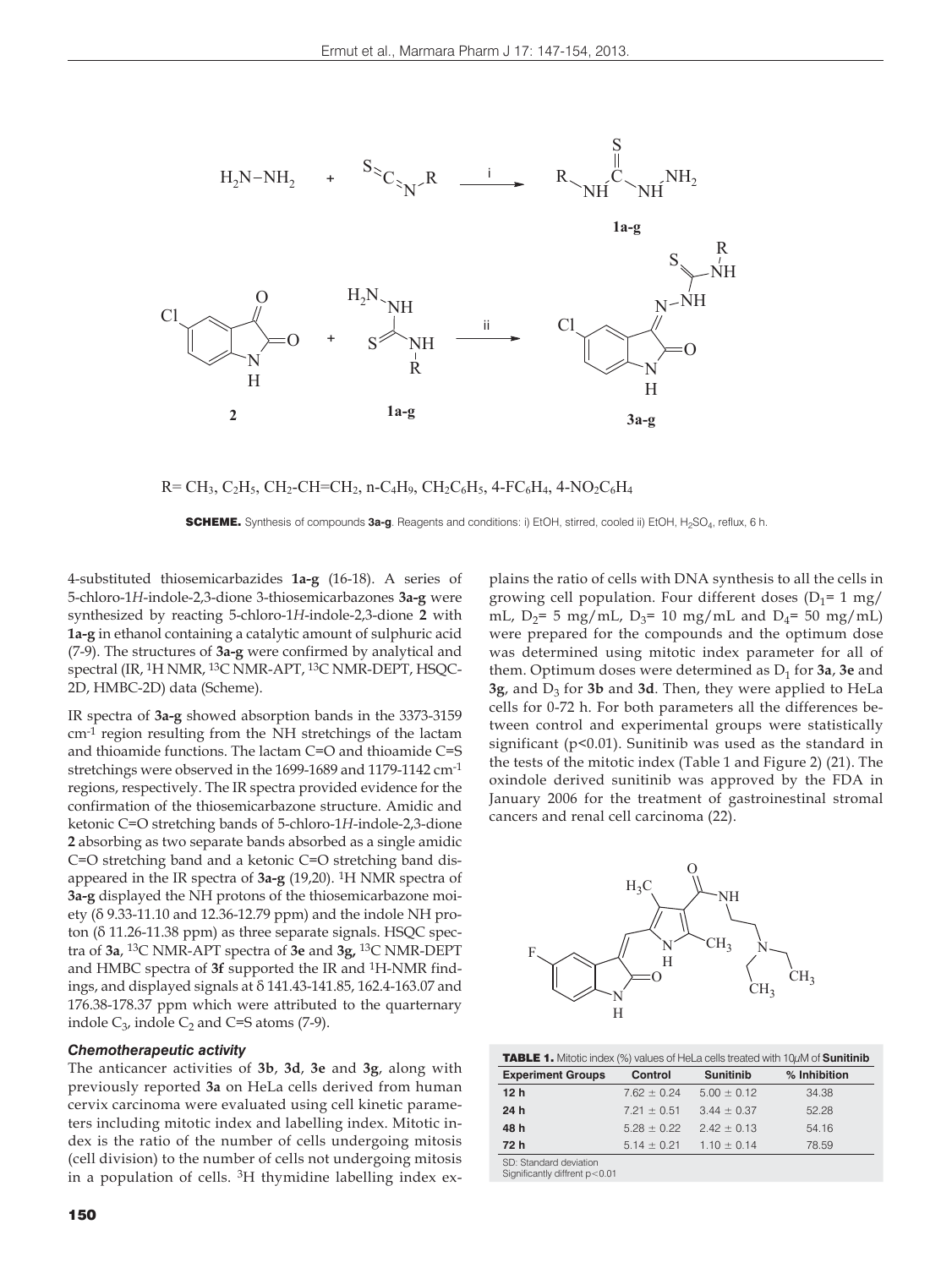

FIGURE 2. Mitotic index (%) values of HeLa cells treated with 10μM of **Sunitinib**

**3a**, **3b** and **3d** showed varying degrees of inhibition at optimum doses in the mitotic index tests as can be seen in Tables 2-4 and Figures 3-5. For ethyl substituted **3b**, an inhibition percentage of 50.41% was obtained. The inhibition percentages of methyl substituted **3a** and n-butyl substituted **3d** were 38.19% and 40.55%, respectively. In benzyl substituted **3e** and 4-nitrophenyl substituted **3g**, the activity significantly decreased when compared with the alkyl substituted derivatives. The inhibition percentages of the tested compounds were lower than the values observed for sunitinib.

**TABLE 2.** Mitotic index (%) values of HeLa cells treated with D1 (1  $\mu$ g/mL) dose of **3a**

| <b>Experiment Groups</b> | Control         | 3a              | % Inhibition |
|--------------------------|-----------------|-----------------|--------------|
| 24h                      | $4.34 \pm 0.24$ | $3.51 \pm 0.23$ | 19.12        |
| 48 h                     | $3.65 \pm 0.51$ | $2.98 \pm 0.26$ | 18.35        |
| 72 h                     | $2.54 \pm 0.22$ | $1.57 \pm 0.28$ | 38.19        |
| SD: Standard deviation   |                 |                 |              |

SD: Standard deviation Significantly diffrent p<0.01



FIGURE 3. Mitotic index (%) values of HeLa cells treated with D1 (1 μg/mL) dose of **3a**

**TABLE 3.** Mitotic index (%) values of HeLa cells treated with D3 (10  $\mu$ g/mL) dose of **3b**

| <b>Experiment Groups</b> | Control         | 3b              | % Inhibition |
|--------------------------|-----------------|-----------------|--------------|
| 24 h                     | $4.34 \pm 0.24$ | $4.03 \pm 0.31$ | 7.14         |
| 48 h                     | $3.65 \pm 0.51$ | $1.81 \pm 0.22$ | 50.41        |
| 72 h                     | $2.54 \pm 0.22$ | $1.67 \pm 0.28$ | 34.25        |
| SD: Standard deviation   |                 |                 |              |

Significantly diffrent p<0.01



FIGURE 4. Mitotic index (%) values of HeLa cells treated with D3 (10  $\mu$ g/mL) dose of **3b**

**TABLE 4.** Mitotic index (%) values of HeLa cells treated with D3 (10  $\mu$ g/mL) dose of **3d**

| <b>Experiment Groups</b>                         | Control         | 3d              | % Inhibition |
|--------------------------------------------------|-----------------|-----------------|--------------|
| 24h                                              | $4.34 \pm 0.24$ | $3.29 \pm 0.14$ | 24.19        |
| 48 h                                             | $3.65 \pm 0.51$ | $2.54 \pm 0.17$ | 30.41        |
| 72 h                                             | $2.54 \pm 0.22$ | $1.51 \pm 0.21$ | 40.55        |
| $\sim$ $\sim$ $\sim$ $\sim$ $\sim$ $\sim$ $\sim$ |                 |                 |              |

SD: Standard deviation Significantly diffrent p<0.01



FIGURE 5. Mitotic index (%) values of HeLa cells treated with D3 (10  $\mu$ g/mL) dose of **3d**

In all experimental groups, labelling index values of 0-72 h were determined. The preliminary screening results indicated that all tested compounds were less effective in synthesis stage when compared to the mitosis phase (Tables 5-7 and Figures 6-8). n-Butyl substituted **3d** displayed the highest efficacy among the compounds and the inhibition percentage was 39.05% for **3d**.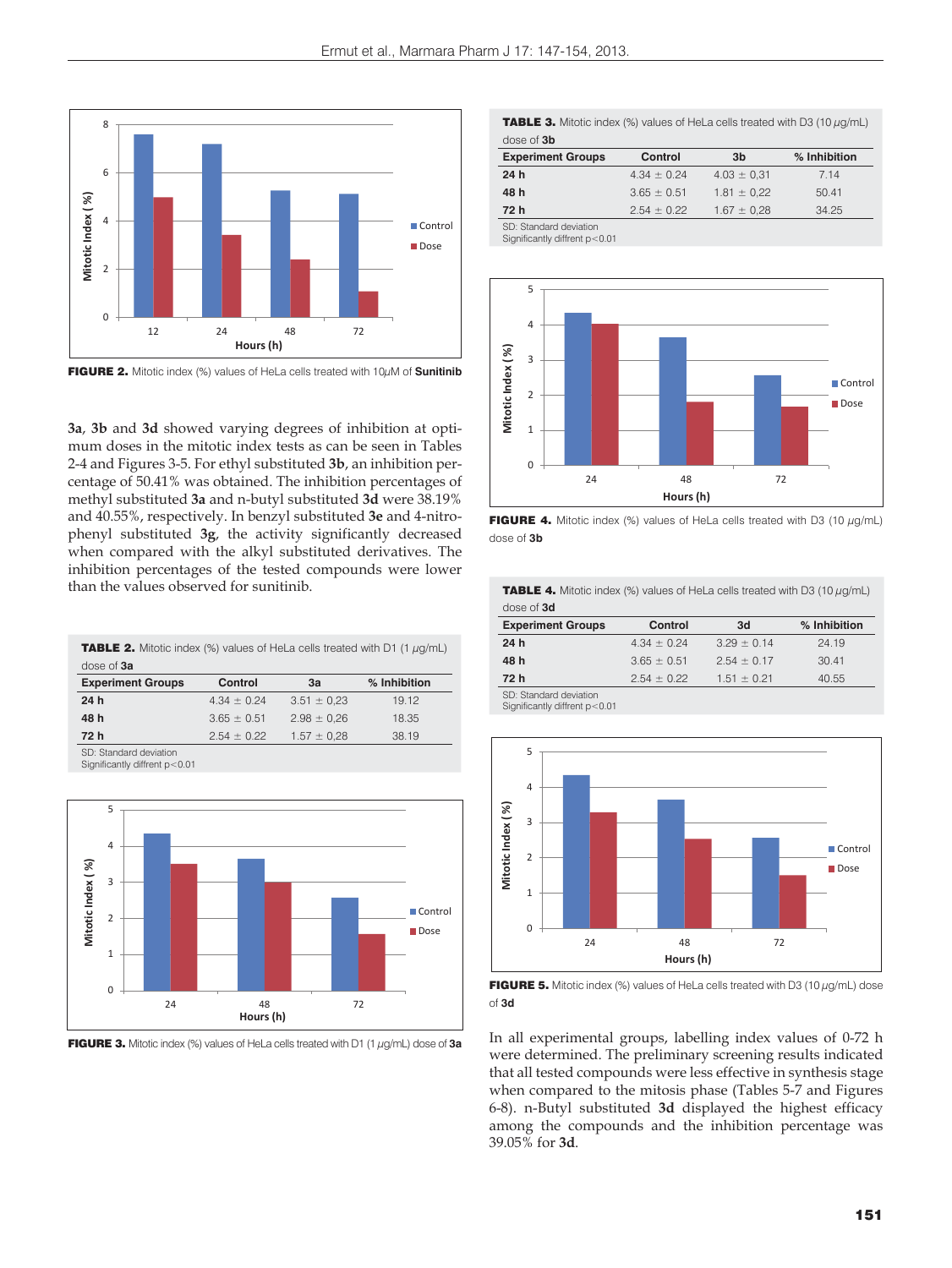| <b>TABLE 5.</b> Labelling index (%) values of HeLa cells treated with D1 (1 $\mu$ g/mL) |  |
|-----------------------------------------------------------------------------------------|--|
| dose of 3a                                                                              |  |

| <b>Experiment Groups</b> | Control         | 3a              | % Inhibition |
|--------------------------|-----------------|-----------------|--------------|
| 24 h                     | $4.48 \pm 0.24$ | $4.42 \pm 0.37$ | 1.34         |
| 48 h                     | $3.97 \pm 0.31$ | $3.78 \pm 0.33$ | 4.78         |
| 72 h                     | $2.74 \pm 0.27$ | $2.44 \pm 0.30$ | 10.95        |
| CD: Ctandard daviation   |                 |                 |              |

SD: Standard deviation Significantly diffrent p<0.01



FIGURE 6. Labelling index (%) values of HeLa cells treated with D1 (1 μg/mL) of **3a**

**TABLE 6.** Labelling index (%) values of HeLa cells treated with D3 (10  $\mu$ g/ mL) dose of **3b**

| <b>Experiment Groups</b> | Control         | 3b              | % Inhibition |
|--------------------------|-----------------|-----------------|--------------|
| 24h                      | $4.48 \pm 0.24$ | $4.20 \pm 0.22$ | 6.25         |
| 48 h                     | $3.97 \pm 0.31$ | $3.06 \pm 0.31$ | 22.92        |
| 72 h                     | $2.74 \pm 0.27$ | $1.99 \pm 0.19$ | 27.37        |

SD: Standard deviation Significantly diffrent p<0.01



FIGURE 7. Labelling index (%) values of HeLa cells treated with D3 (10 μg/mL) dose of **3b**

**TABLE 7.** Labelling index (%) values of HeLa cells treated with D3 (10  $\mu$ g/ mL) dose of **3d** 

| <b>Experiment Groups</b> | Control         | 3d              | % Inhibition |
|--------------------------|-----------------|-----------------|--------------|
| 24 h                     | $4.48 \pm 0.24$ | $4.14 \pm 0.11$ | 7.59         |
| 48 h                     | $3.97 \pm 0.31$ | $3.22 \pm 0.23$ | 18.89        |
| 72 h                     | $2.74 \pm 0.27$ | $1.67 \pm 0.18$ | 39.05        |
| SD: Standard deviation   |                 |                 |              |

SD: Standard deviation Significantly diffrent p<0.01



FIGURE 8. Labelling index (%) values of HeLa cells treated with D3 (10 μg/mL) dose of **3d**

**3b**-**e** and **3g**, along with previously reported **3a** and **3f** were evaluated against feline corona virus (FIPV), feline herpes virus (FHV) in Crandell-Rees feline kidney (CRFK), parainfluenza-3 virus, rheovirus-1, sindbis virus, coxsackie virus B4, punto toro virus in VERO, herpes simplex virus-1 (KOS)(HSV-1), herpes simplex virus-2 (G)(HSV-2), vaccinia virus, vesicular stomatitis virus (VSV), herpes simplex virus-1 TK KOS ACV in human embroyonic lung (HEL) and vesicular stomatitis virus, coxsackie virus B4 and respiratory syncytial virus (RSV) in Henrietta Lacks (HeLa) cell cultures (23). None of the test compounds was active against any of the RNA or DNA viruses, including influenza virus at 100 µM.

**3b**-**e** and **3g**, along with previously reported **3a** and **3f** were evaluated against *Staphylococcus aureus ATCC 6538*, *Staphylococcus epidermidis ATCC 12228*, *Escherichia coli ATCC 25922*, *Klebsiella pneumoniae ATCC 4352*, *Pseudomonas aeruginosa ATCC 27853, Proteus mirabilis ATCC 14153* ve *Candida albicans* ATCC 10231. The minimum inhibitory concentrations (MIC) of **3a** and **3c** were determined using a microdilution assay. Ciprofloxazin and clotrimazole were used as the standards in the tests (Table 12) (24,25). The antimicrobial activity results show that methyl substituted **3a** and allyl substituted **3c** have considerable antimicrobial effect on *S. aureus* and *C. albicans*.

| <b>Microorganisms</b> |               |  |
|-----------------------|---------------|--|
| S. aureus             | C. albicans   |  |
| $9.8\mu q/ml$         | $78\mu$ g/ml  |  |
| $39\mu$ g/ml          | $78\mu q/ml$  |  |
| $0.25 \mu$ g/ml       |               |  |
|                       | $4.9\mu q/ml$ |  |
|                       |               |  |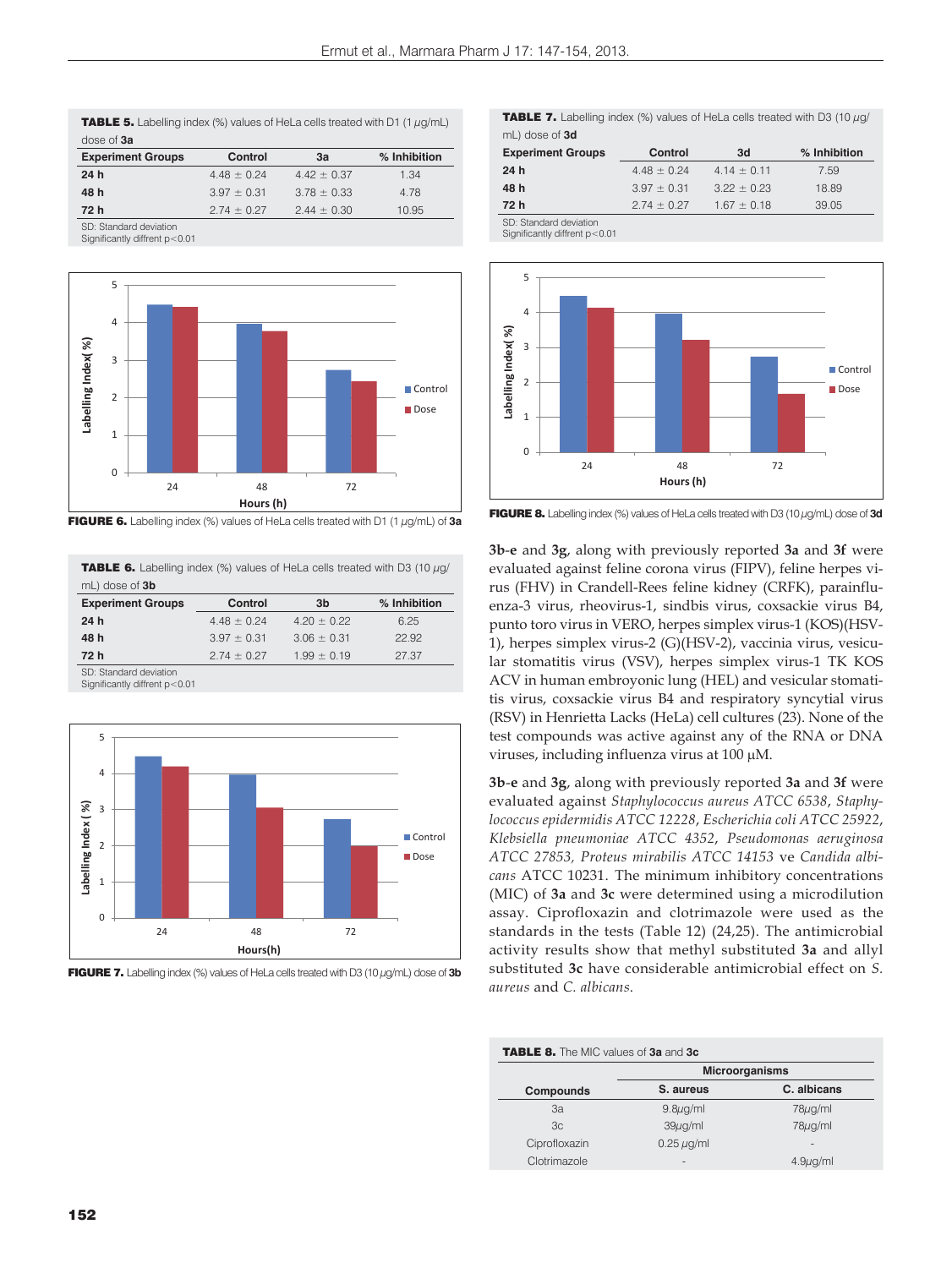# **5-Kloro-1H-İndol-2,3-Dion 3-tiyosemikarbazonların sentezi ve kemoterapötik aktiviteleri**

**ÖZET: Bir seri 5-kloro-1***H***-indol-2,3-dion 3-tiyosemikarbazon 3a-g, kemoterapötik etkilerini incelemek için sentezlenmiştir. 3a-g nin yapıları spektral bulgular (IR, 1H NMR, 13C NMR-APT, 13C NMR-DEPT, HSQC, HMBC) ve elementel analiz ile kanıtlanmıştır. Bileşiklerin insan serviks kanserinden türetilmiş HeLa hücrelerine antikanser etkileri hücre kinetik parametreleri kullanılarak test edilmiştir. Ön inceleme sonuçları alkil sübstitüe 3a, 3b ve 3d' nin sentez evresine kıyasla mitoz evresinde daha etkili olduğunu göstermiştir. 3a-g CRFK, HeLa, HEL, MDCK ve Vero hücrelerinde bazı DNA ve RNA virüslerine karşı araştırılmıştır. Bileşiklerin hiçbiri DNA ve RNA virüslerine karşı etkili değildir. Tüm bileşiklerin seçilen suşlara karşı antimikrobial etkileri test edilmiştir. Metil sübstitüe 3a ve allil sübstitüe 3c' nin** *S. aureus*  **and** *C. albicans'***a karşı etkili olduğu bulunmuştur.**

**ANAHTAR KELİMELER: Antikanser aktivite, antiviral aktivite, antimikrobiyal aktivite, 5-kloro-1***H***-indol-2,3-dion, tiyosemikarbazon**

#### **CONCLUSION**

A series of 5-chloro-1*H*-indole-2,3-dione 3-thiosemicarbazones were synthesized to investigate their chemotherapeutic activities. The compounds were evaluated for cytotoxic activities on HeLa cells derived from human cervix carcinoma. Replacement of the aralkyl or aryl at the R with alkyl have been found to yield more active compounds in mitosis phase, whereas none of the compounds was selective in the synthesis phase. The substitution of the methyl or allyl group at the R caused an

increase in inhibitory activity against *S. aureus* and *C. albicans.* In conclusion, structural modification may lead to new derivatives with high selectivity for a range of human cancer cell lines, various bacteria and viruses.

## ACKNOWLEDGEMENTS

We thank Prof. Lieve Naesens from the Rega Institute for Medical Research, Katholieke Universiteit, Leuven, Belgium for evaluation of anviral activity. This work was supported by Istanbul University Scientific Research Projects. Project Number: BYP-15286

#### REFERENCES

- 1. Heffeter P, Pirker C, Kowol CR, Herrman G, Dornetshuber R, Miklos W, Jungwirth U, Koellensperger G, Keppler BK, Berger W. Phase I and pharmacodynamic study of Triapine®, a novel ribonucleotide reductase inhibitor, in patients with advanced leukemia. Leuk Res 2003;27:1077-83.
- 2. Neyts J, De Clercq E. Therapy and short-term prophylaxis of poxvirus infections: historical background and perspectives. Antiviral Res 2003;57:25-33.
- 3. Ronen D, Teitz Y. Inhibition of the synthesis of Moloney leukemia virus structural proteins by N-methylisatinβ-4',4'diethylthiosemicarbazone, Antimicrob Agents Chemother 1984;26:913-6.
- 4. Pandeya SN, Smitha S, Jyoti M, Sridhar S. Biological activities of isatin and its derivatives. Acta Pharm 2005;55:27-46.
- 5. Vine KL, Matesic L, Locke JM, Ranson M, Skropeta D. Cytotoxic and anticancer activities of isatin and its derivatives: A Comprehensive Review from 2000-2008 Anti-Cancer Agents. Med Chem 2009;9:397-414.
- 6. Pandeya SN; Sriram D, Nath G, De Clercq E. Synthesis, antibacterial, antifungal and anti-HIV evaluation of Norfloxacin Mannich bases. Sci Pharm 1999;67:103-11.
- 7. Karalı N. Synthesis and primary cytotoxicity evaluation of new 5-nitroindole-2,3-dione derivatives. Eur J Med Chem 2002;37:909-18.
- 8. Karalı N, Gürsoy A, Kandemirli F, Shvetsc N, Kaynak FB, Özbey S, Kovalishyne V, Dimoglo A. Synthesis and structure–antituberculosis activity relationship of 1*H*-indole-2,3 dione derivatives. Bioorg Med Chem 2007;15:5888-904.
- 9. Güzel Ö, Karalı N, Salman, A. Synthesis and antituberculosis activity of 5-methyl/trifluoromethoxy-1*H*-indole-2,3-dione 3-thiosemicarbazone derivatives. Bioorg Med Chem 2008;16:8976-87.
- 10. Hall MD, Salam NK, Hellawell JL, Fales HM, Kensler CB, Ludwig JA, Szakács G, Hibbs DE, Gottesman MM. Synthesis, Activity, and Pharmacophore Development for Isatin-β-thiosemicarbazones with Selective Activity toward Multidrug-Resistant Cells. J Med Chem 2009;52:3191-204.
- 11. Hall MD, Brimacombe KR, Varonka MS, Pluchino KM, Monda JK, Li J, Walsh MJ, Boxer MB, Warren TH, Fales HM, Gottesman MM. Synthesis and structure–activity evaluation of isatin-β-thiosemicarbazones with improved selective activity toward multidrug-resistant cells expressing P-glycoprotein. J Med Chem 2011;54:5878-89.
- 12. Patil SA, Naik VH, Kulkarni AD, Badami PS. Spectroscopic, DNA cleavage and antimicrobial studies of Co(II), Ni(II) and Cu(II) complexes of sulfur donor schiff bases. J Sulfur Chem 2010;31:109-21.
- 13. Wang J, Lixin Z, Zhengming L, Huanqin D, Weimin W, Fuxing S, Haizhong T, Hui G. Indole satisfies diketone derivatives thereof in preparing drug resistance of the super bacteria medicine the application of. Eur Patent CN102464603A, 2012 May 23.
- 14. Arıcan GÖ, Topçul M. Effect of epirubicin on mitotic index in cultured L-cells. J Cell Mol Biol 2003;2:43-8.